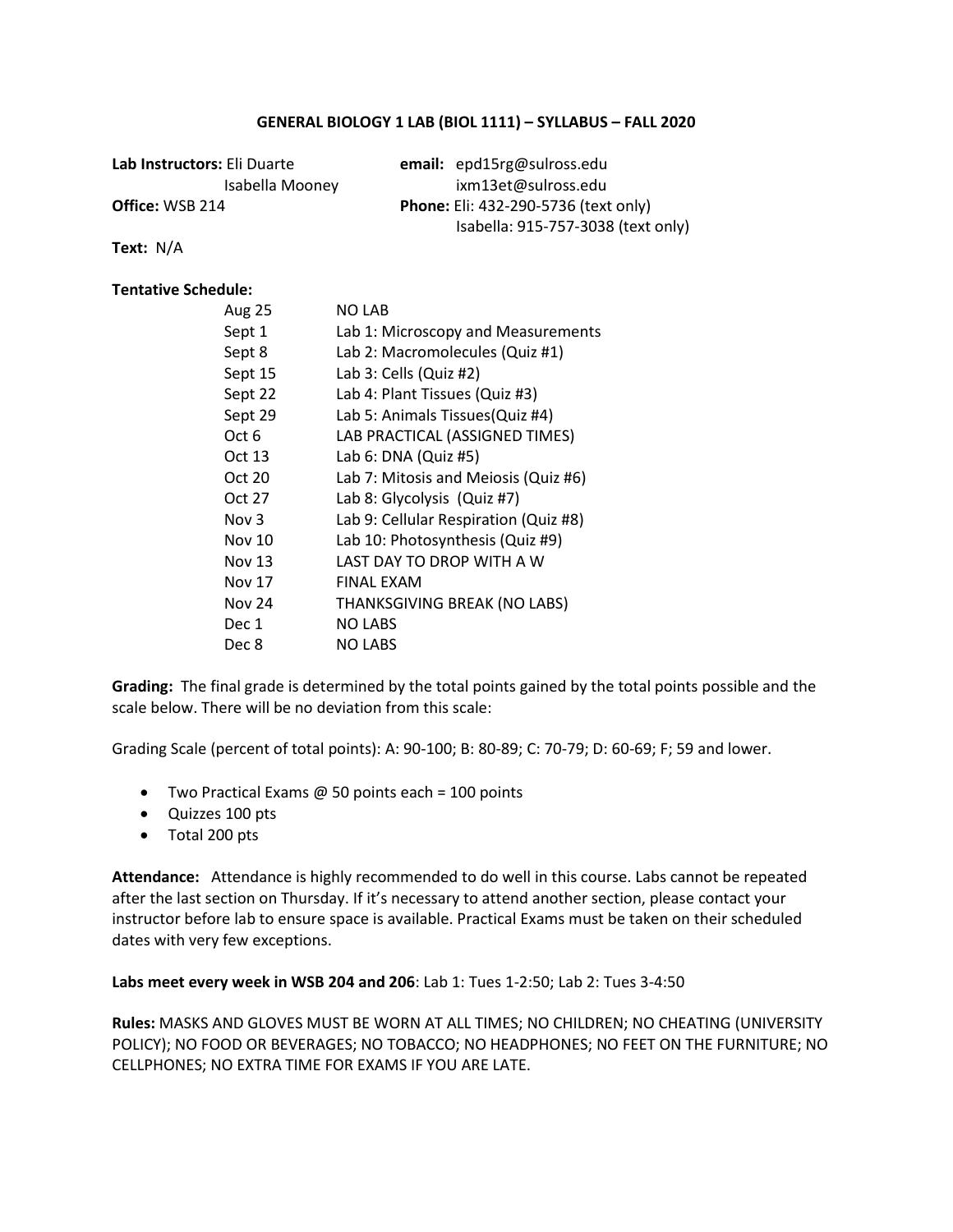## **STUDENT LEARNING OUTCOMES**:

- The student will be able to demonstrate an understanding of basic biological concepts, including but not limited to evolution via natural selection, cell theory, and the role and function of DNA.
- The student will be able to demonstrate utilization of various field techniques toward addressing scientific questions in the specific discipline. These field techniques can include, but are not limited to, plant collection and processing, various animal collection techniques, ecological surveying and sampling, and biodiversity indexing.
- The student will be able to use biological instrumentation to solve biological problems using standard observational strategies.
- The student will develop writing skills by summarizing and critiquing recent relevant biological literature.

## **MARKETABLE SKILLS:**

- 1. Students will be able to organize, analyze, and interpret data.
- 2. Students will be proficient at using presentation software.
- 3. Students will acquire experience in managing time and meeting deadlines.
- 4. Students will gain the ability to speak effectively and write concisely about scientific topics.
- 5. Students will acquire experience and guidance in the development of professional email correspondence.

## **SRSU Library Services**

The Sul Ross Library offers FREE resources and services to the entire SRSU community. Access and borrow books, articles, and more by visiting the library's website, [library.sulross.edu.](https://library.sulross.edu/) Off-campus access requires your LoboID and password. Check out materials using your photo ID. Librarians are a tremendous resource for your coursework and can be reached in person, by email [\(srsulibrary@sulross.edu\)](mailto:srsulibrary@sulross.edu), or phone (432-837-8123).

## **SRSU Disability Services:**

**ADA (Americans with Disabilities Act)** Sul Ross State University (SRSU) is committed to equal access in compliance with Americans with Disabilities Act of 1973. It is SRSU policy to provide reasonable accommodations to students with documented disabilities. It is the student's responsibility to initiate a request each semester for each class. Students seeking accessibility/accommodations services must contact Rebecca Greathouse Wren, LPC-S, SRSU's Accessibility Services Coordinator at 432-837-8203 (please leave a message and we'll get back to you as soon as we can during working hours), or email rebecca.wren@sulross.edu. Our office is located on the first floor of Ferguson Hall (Suite 112), and our mailing address is P.O. Box C-122, Sul Ross State University, Alpine, Texas, 79832

ACADEMIC HONESTY: The University expects all students to engage in all academic pursuits in a manner that is beyond reproach and to maintain complete honesty and integrity in the academic experiences both in and out of their classroom. The University may initiate disciplinary proceeding against a student accused of any form of academic dishonesty, including but not limited to, cheating on an examination or other academic work, plagiarism, collusion, and the abuse of resource materials. "Cheating" includes 1. Copying from another student's test paper, laboratory report, other report, or computer files, data, listings, and/or programs, or allowing another student to copy from same. 2. Using, during a test, materials not authorized by the person giving the test. 3. Collaborating, without authorization, using, buying, selling, stealing, transporting, soliciting, copying, or possessing, in whole or in part, the contents of an non-administered test. 5. Substituting for another student; permitting any other person, or otherwise assisting any other person to substitute for oneself or for another student in the taking of an examination or test or the preparation of academic work to be submitted for academic credit. 6. Bribing another person to obtain a non-administered test or information about a non-administered test. 7. Purchasing, or otherwise acquiring and submitting as one's own work any research paper or other writing assignment prepared by an individual or firm. This section does not apply to the typing of a rough and/or final version of an assignment by a professional typist. 8. "Plagiarism" means the appropriation and the unacknowledged incorporation of another's work or idea in one's own written work offered for credit. 9. "Collusion" means the unauthorized collaboration with another person in preparing written work offered for credit. 10. "Abuse of resource materials" means the mutilation, destruction, concealment, theft or alteration of materials provided to assist students in the mastery of course materials. 11. "Academic work" means the preparation of an essay dissertation, thesis, report, problem, assignment, or other project that the student submits as a course requirement or for a grade, 12. "Falsification of Data" means the representation, claim, or use of research, data, statistics, records, files, results, or information that is falsified, fabricated, fraudulently altered, or otherwise misappropriated or misrepresented. All academic dishonesty cases may be first considered and reviewed by the faculty member. If the faculty member believes that an academic penalty is necessary, he/she may assign a penalty but must notify the student of his/her right to appeal to the department chair, the dean and eventually, to the Provost and Vice President for Academic and Student Affairs before imposition of the penalty. At each step in the process, the student shall be entitled to written notice of the offence and/or of the administrative decision, an opportunity to respond, and an impartial disposition as to the merits of his/her case. The decision of the Provost and Vice President for Academic and Student Affairs shall be final.